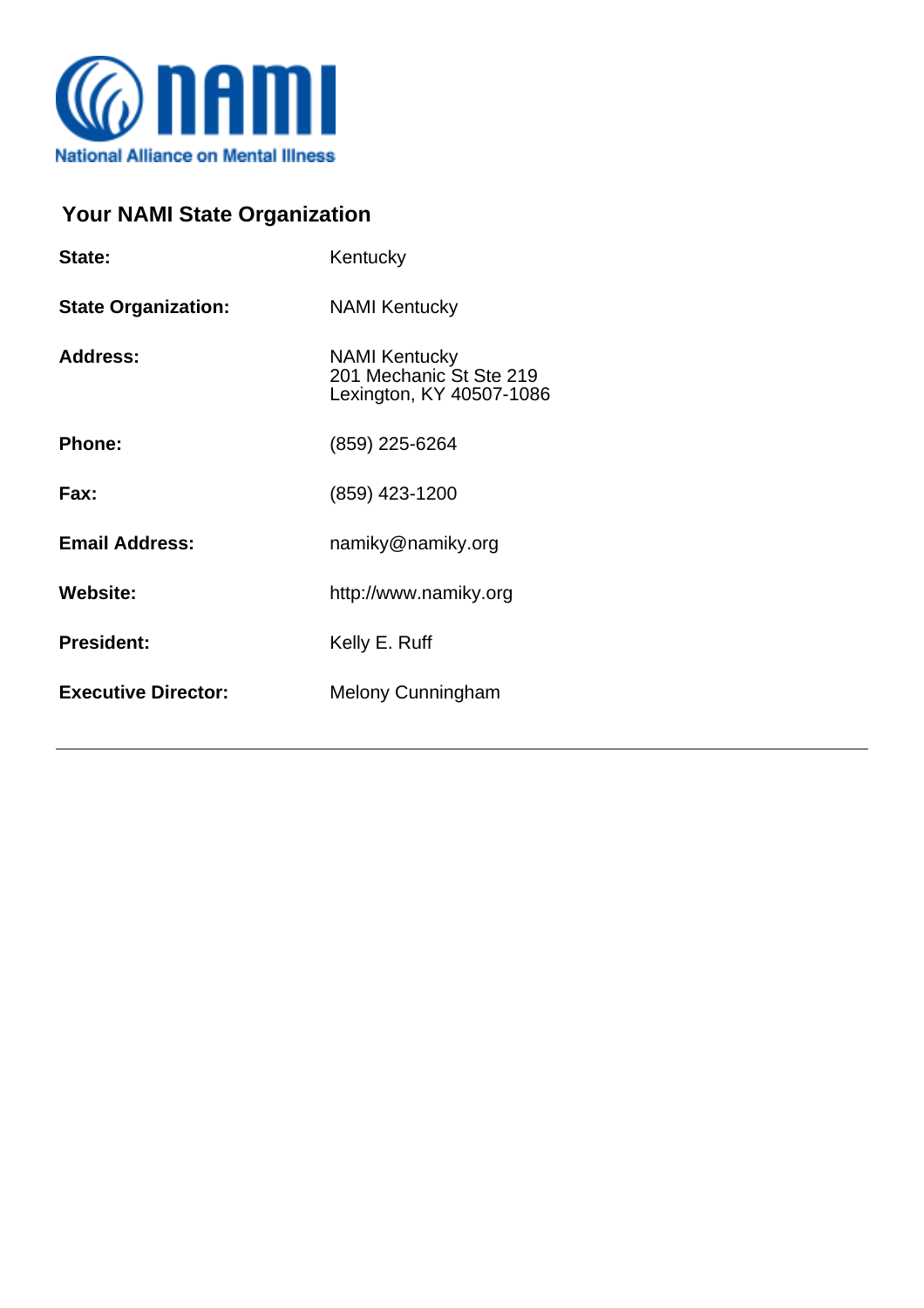| <b>Affiliate Name</b>        | <b>Contact Info</b>   |                                                                                   |
|------------------------------|-----------------------|-----------------------------------------------------------------------------------|
| <b>NAMI Bowling Green</b>    | Address:              | <b>NAMI Bowling Green</b><br><b>PO Box 176</b><br>Bowling Green, KY 42102-0176    |
|                              | Phone:                | (270) 883-0036                                                                    |
|                              | Email Address:        | bowlinggreennami@gmail.com                                                        |
|                              | Website:              | http://www.facebook.com/NAMIADVOCAT<br>E/                                         |
|                              | Serving:              | Logan, Simpson, Allen, Monroe, Metcalf,<br>Barren, Warren, Edmonson, Butler, Hart |
| <b>NAMI Buffalo Trace</b>    | Address:              | <b>NAMI Buffalo Trace</b><br><b>PO Box 147</b><br>Washington, KY 41096-0147       |
|                              | Phone:                | (606) 759-4010                                                                    |
|                              | Email Address:        | sharon@namibuffalotrace.org                                                       |
|                              | Serving:              | Bracken, Mason, Robertson, Fleming &<br>Lewis                                     |
| <b>NAMI Cumberland River</b> | Phone:                | (606) 282-3793                                                                    |
|                              | Email Address:        | steven.hoeck@yahoo.com                                                            |
|                              | Serving:              | Rockcastle, Jackson, Laurel, Clay, Knox &<br>Whitley                              |
| <b>NAMI Danville</b>         | Phone:                | (859) 265-1590                                                                    |
|                              | <b>Email Address:</b> | ky40330@hotmail.com                                                               |
|                              | Serving:              | Boyle, Mercer                                                                     |
| <b>NAMI Green River</b>      | Phone:                | (270) 619-2461                                                                    |
|                              | Email Address:        | namigreenriver@gmail.com                                                          |
| <b>NAMI Hazard</b>           | Address:              | <b>NAMI Hazard</b><br>PO Box 1618<br>Hazard, KY 41702-1618                        |
|                              | Phone:                | (606) 233-4372                                                                    |
|                              | Email Address:        | namihazardky@yahoo.com                                                            |
|                              | Serving:              | Letcher, Leslie Perry, Knott, Breathitt,<br>Owsley Lee and Wolf                   |
| <b>NAMI Heartland</b>        | Phone:                | (270) 900-7177                                                                    |
|                              | Email Address:        | phyllisjackson0203@comcast.net                                                    |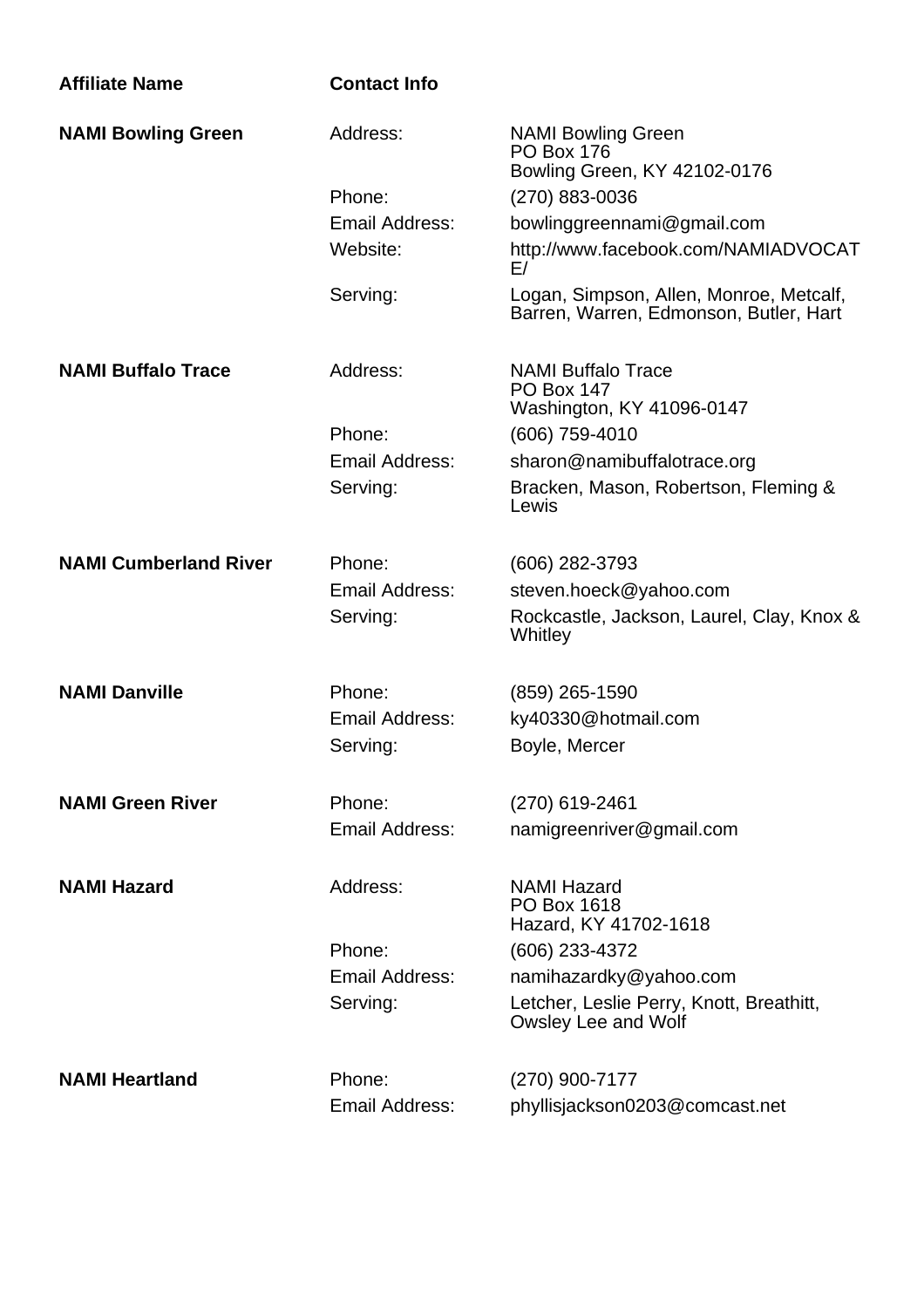| <b>NAMI Hopkinsville</b>       | Address:       | <b>NAMI Hopkinsville</b><br>347 Hollow Drive<br>Bowling Green, KY 42101             |
|--------------------------------|----------------|-------------------------------------------------------------------------------------|
|                                | Phone:         | (364) 999-9599                                                                      |
|                                | Email Address: | hoptownnami@gmail.com                                                               |
|                                | Serving:       | Crittenden, Lyon, Trigg, Christian, Todd,<br>Muhlenberg, Caldwell                   |
| <b>NAMI Lexington</b>          | Address:       | <b>NAMI</b> Lexington<br>498 Georgetown St Suite 100<br>Lexington, KY 40508         |
|                                | Phone:         | (859) 272-7891                                                                      |
|                                | Email Address: | namimail@namilex.org                                                                |
|                                | Website:       | http://www.namilexington.org                                                        |
|                                | Serving:       | <b>Bluegrass Region</b>                                                             |
| <b>NAMI Louisville</b>         | Address:       | <b>NAMI Louisville</b><br>708 W Magazine Street<br>Ste. 144<br>Louisville, KY 40203 |
|                                | Phone:         | (502) 588-2008                                                                      |
|                                | Email Address: | namilou@namilouisville.org                                                          |
|                                | Website:       | http://www.namilouisville.org                                                       |
|                                | Serving:       | Trimble, Oldham, Henry, Shelby,<br>Jefferson, Bullitt, Spencer                      |
| <b>NAMI Madison County KY</b>  | Address:       | <b>NAMI Madison County KY</b><br>305 Estill St<br>Berea, KY 40403                   |
|                                | Phone:         | (859) 986-6301                                                                      |
|                                | Email Address: | myrandamcclure@sjhlex.org                                                           |
| <b>NAMI Madisonville</b>       | Email Address: | savedn82@gmail.com                                                                  |
| <b>NAMI Morehead</b>           | Phone:         | (606) 356-9194                                                                      |
|                                | Email Address: | camauriello@moreheadstate.edu                                                       |
|                                | Serving:       | Eastern KY                                                                          |
| <b>NAMI Mountain Region KY</b> | Address:       | <b>NAMI Mountain Region KY</b><br>196 Cedar Est<br>Prestonsburg, KY 41653-8966      |
|                                | Email Address: | mary.prater@mtcomp.org                                                              |
|                                | Serving:       | Mountain                                                                            |
|                                |                |                                                                                     |